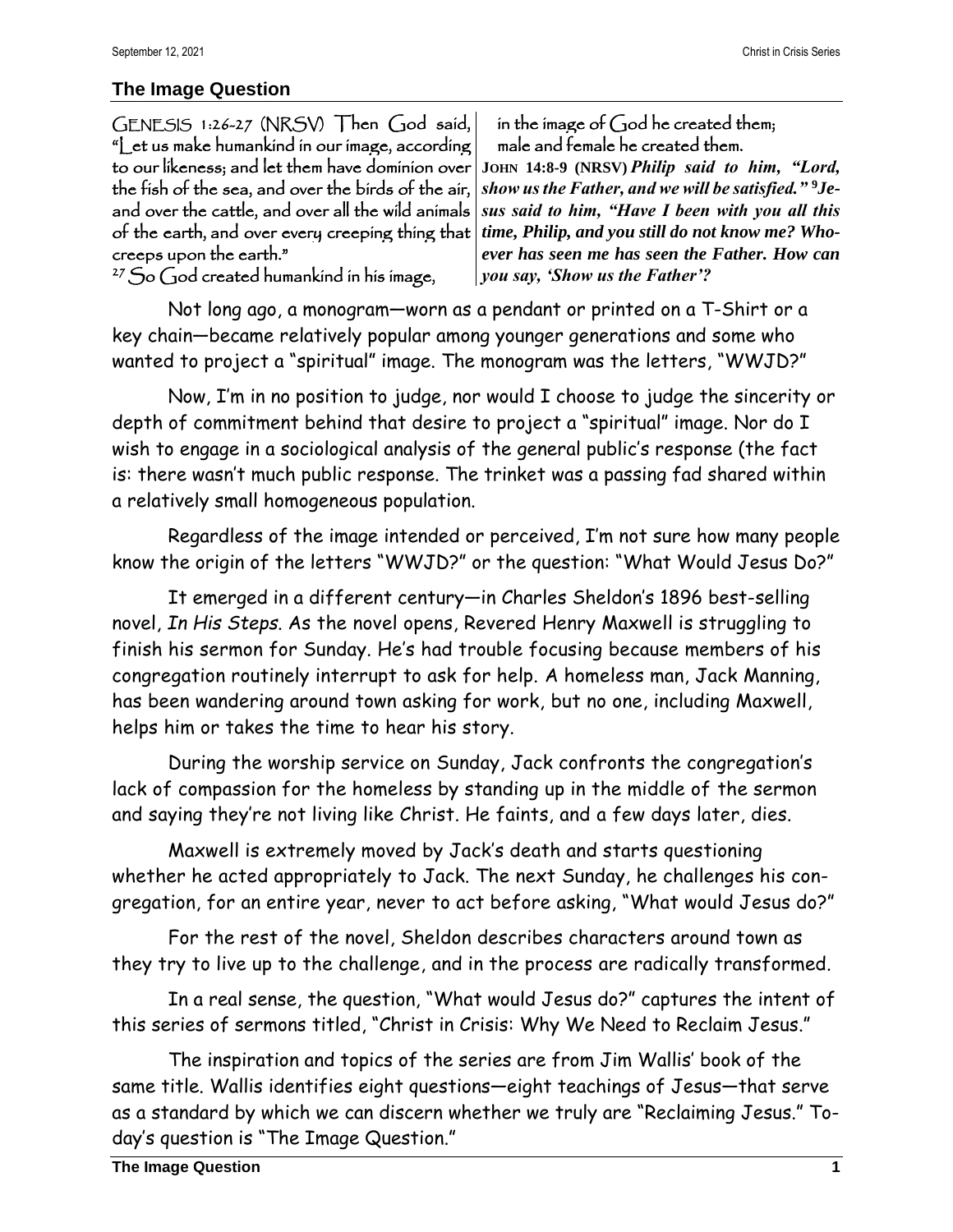There was a camera commercial on TV some years ago in which a famed tennis pro stepped out of a white Lamborghini, lowered his sunglasses, and uttered the words, "Image is everything." The Scripture Dean read earlier makes a similar statement, but with much more profound implications: "So God created humankind in his image, in the image of God he created them; male and female he created them."

What does it mean to be created in the "image of God?" What are the implications and responsibilities of accepting our role as "image-bearers?" The New Testament reading gives us the answer: *"Whoever has seen me has seen the Father."* John's gospel begins with the words, *"In the beginning was the Word, and the Word was with God, and the Word was God."* That Word, says John, became flesh, and lived among us. In the opening verses of the Epistle to the Colossians, Paul writes, *"He is the image of the invisible God…"* **(1:15)**—the image—the same image in which all humanity is created.

The Image Question is a question of identity: who are we? Each of us has a unique set of genes and chromosomes that, unless there is some trauma or dysfunction, determine our physical, mental, and emotional identities. Identifying and accepting those characteristics is an important factor in the quality of life we live. A fish can't decide to live in a tree; a robin can't live under water; I will never be a professional athlete. A part of who we are is set at conception.

But at another level, a significant factor in our self-identity involves our responses to our environment: our family, our peers, our culture at large; and, although we don't always respond with conscious awareness based upon clear values and confirmed information, we do have that ability. That ability to make informed decisions is a part of the image of God created within us.

I submit that many human problems occur because we do not become fully who we are created to be. But if we have difficulty determining who we are created to be, look to Jesus, the visible image of the invisible God in whose image we all are created. An impossible standard? Of course it is, as long as we apply the whole image to each individual. But look again at the Genesis text:

"Then God said, 'Let us make humankind [adam] in our image, according to our likeness; and let them [plural] have dominion [i.e., stewardship] over the fish of the sea, and over the birds of the air, and over the cattle, and over all the wild animals of the earth, and over every creeping thing that creeps upon the earth.' So God created humankind in his image, in the image of God he created them; male and female he created them."

NOTE: humankind is given stewardship over every part of creation—every part *except*—each other. Therefore, when any people decide to have *dominion over* any other people, instead of exercising *stewardship with all* other people over all of creation, it is an act against God's intention and purpose in creation—an overturning of God's original purposes in creation—from the beginning.

And at this point I connect with the ideas from Jim Wallis' book: going back